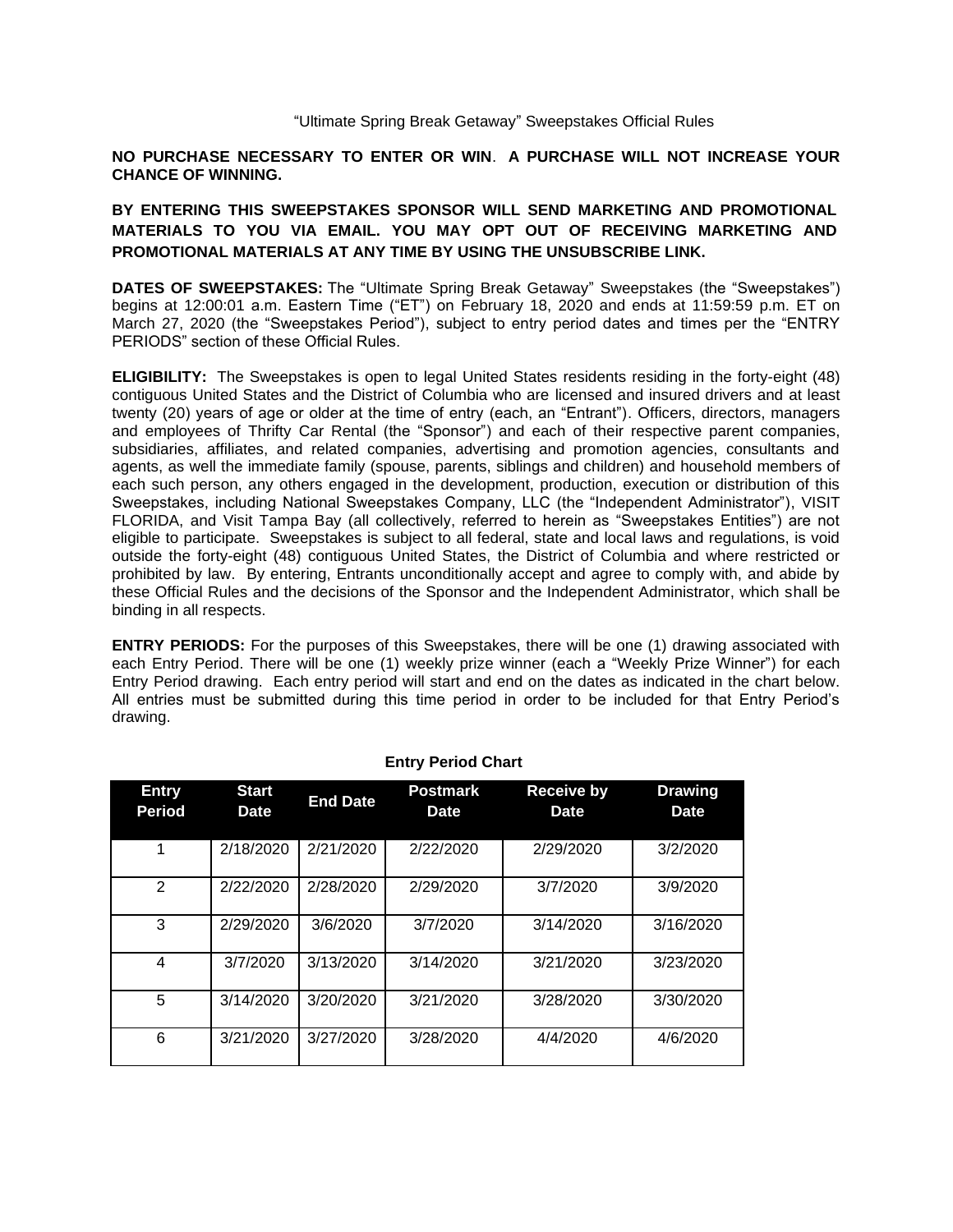## *ALL NON-WINNING ELIGIBLE ENTRIES FROM THE PREVIOUS ENTRY PERIOD(S) WILL CARRY OVER TO SUBSEQUENT ENTRY PERIOD DRAWINGS.*

**TO ENTER:** This Promotion has; (a) an initial entry method ("Initial Entry"); and (b) bonus entry methods (each, a "Bonus Entry"). All Entrants must first enter via the Initial Entry method prior to receiving Bonus Entries.

- A. Initial Entry:
	- i) **Registration Form:** Visit [www.Thrifty.com/TampaBayYourWay](http://www.thrifty.com/TampaBayYourWay) (the "Website") to complete and submit the registration form in its entirety to receive one (1) entry into the respective Entry Period. Entrant may complete the registration each day of the Sweepstakes to receive one (1) entry per day. There is a limit of thirtynine (39) entries by entering via the registration form.
- B. Bonus Entries: Entrant must submit one (1) Initial Entry in order to obtain Bonus Entries.
	- i. **Sign up to be a Thrifty Blue Chip Rewards Member:** Upon completing and submitting an Initial Entry, Entrants may sign up to be a Thrifty Blue Chip Rewards Member by visiting<https://www.thrifty.com/Bluechip/Enrollment.aspx> to receive one (1) entry into the respective Entry Period. Signing up for the Blue Chip Rewards program is free. Only valid, new Blue Chip Reward enrollments will receive a bonus entry into the Entry Period/Sweepstakes.
	- ii. **Thrifty Rental:** Upon completing and submitting an Initial Entry, an Entrant who has made a reservation and completes a vehicle rental or completes a vehicle rental with his/her Blue Chip Reward points will receive one (1) entry into the respective Entry Period. Entrant must have completed the rental in which the rental was picked up and returned by March 27, 2020.
	- iii. **Mail-in:** To enter without purchasing a rental or becoming a Thrifty Blue Chip Rewards Member, Entrant must complete and submit an Initial Entry, and then enter by mail as follows: on a plain 3" x 5" card, legibly handprint or type your first name, last name, complete address, city, state, zip code, home phone number (including area code) and email address (if any) and mail your completed 3" x 5" card in a letter-size envelope with proper postage to: "Ultimate Spring Break Getaway" Sweepstakes, PO Box 10850, Rochester, NY 14610. Each envelope shall equal one (1) entry. Entries must be postmarked and received by the dates outlined in the Entry Period chart above to be eligible for that Entry Period drawing. Multiple entries submitted in the same envelope are void. Entries submitted or completed by anyone other than the Entrant are void. Sponsor is not responsible for lost, late, misdirected, illegible, damaged or postage due mailin entries.
	- iv**. Referral Link:** Entrant will receive a personalized link on completion of the Initial Entry process and may send the provided personalized link to friends/contacts who they think would like to enter the Sweepstakes. For each friend who enters using the link to complete an Initial Entry, the Entrant that referred the friend will receive one (1) entry into the respective Entry Period in which the friend completed the registration form. Entrant may provide the link to family, friends and direct known contacts, but should not engage in phishing or spamming. Apparent or suspected phishing or spamming, sending of junk communications or the use of any unauthorized method or automated system to participate, or attempt to acquire (unauthentic) entries is prohibited, as is posting content to irrelevant or inappropriate sites to obtain entry, and, if discovered at any time will void the applicable entry and Entrant suspected of using/benefitting from such methods in Sponsor's sole and absolute discretion.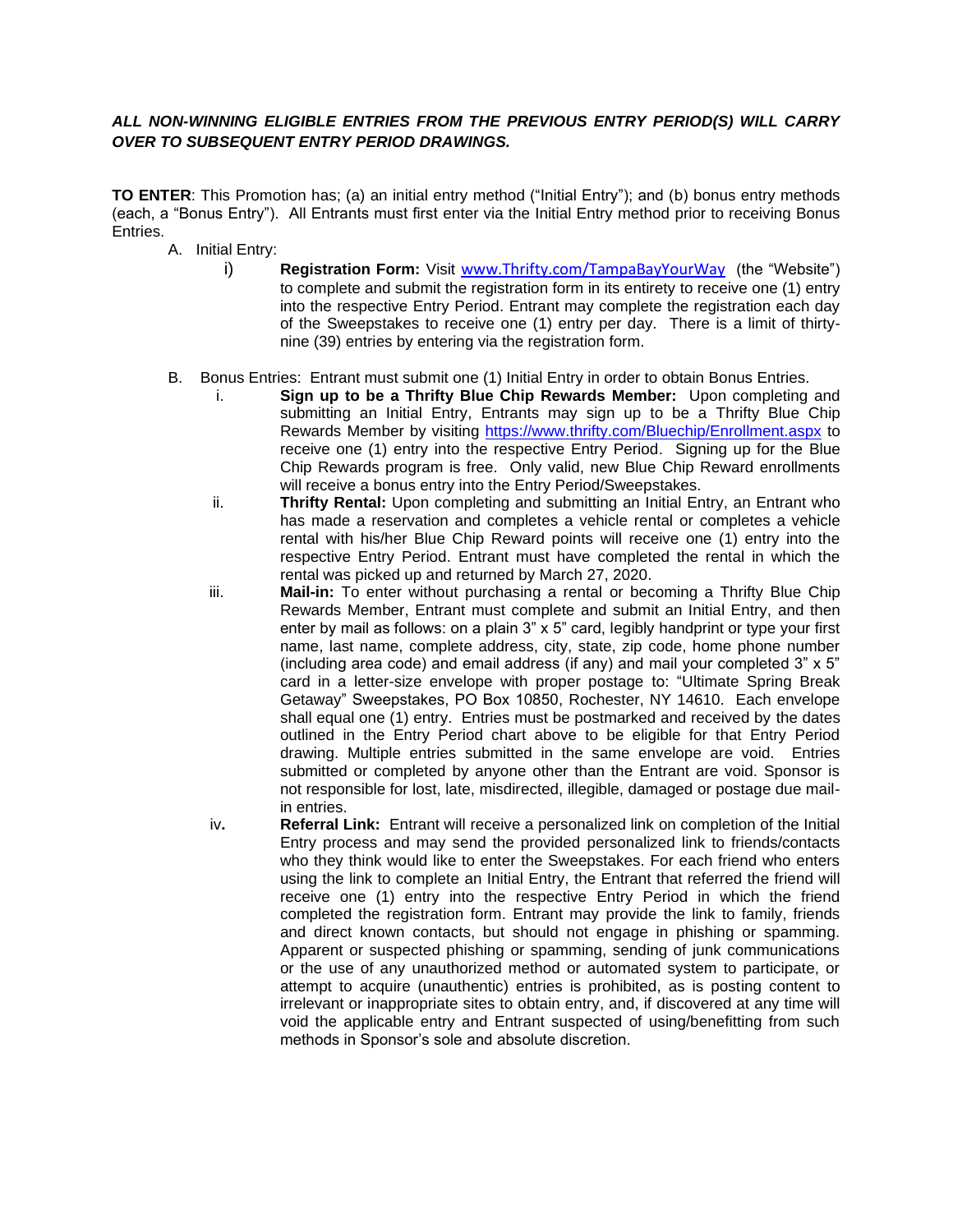## **There is a limit of Fifty (50) entries per Entrant for each Entry Period regardless of the method of entry.**

Any attempt by an Entrant to obtain more than the stated number of entries, and/or any other methods will void that Entrant's entry and that Entrant may be disqualified from the Sweepstakes. In the event of a dispute regarding the identity of the person submitting an entry, the entry will be deemed submitted by the person who was named on the rental reservation (Rental entry) or the name of the person listed on the 3x5 card (Mail-in entry) (the "Authorized Account Holder"). Potential Weekly Prize Winners and Grand Prize Winner (as defined in the "PRIZES" section in these Official Rules) may be required to show proof of being the Authorized Account Holder.

Sweepstakes Entities assume no responsibility or liability for any error, omission, interruption, deletion, theft or destruction or unauthorized access to, or alternation of entries. Sweepstakes Entities shall not be responsible for incorrect or inaccurate entry information. No copies, facsimiles or mechanically or programmatically reproduced entries are permitted. Sponsor will not confirm receipt of entries for Entrants. All entries submitted become the sole property of Sponsor and will not be returned.

## **WINNING/ODDS:**

**WEEKLY DRAWINGS:** On or about the drawing date listed in the Entry Period chart, one (1) Weekly Prize Winner will be selected from among all eligible entries received during the respective Entry Period and any subsequent Entry Periods. Odds of winning a weekly prize (the "Weekly Prizes") will depend upon the total number of eligible entries received during the respective Entry Period.

**GRAND PRIZE DRAWING:** On or about April 6, 2020, one (1) grand prize winner (the "Grand Prize Winner") will be selected from among all eligible entries received during the Entry Period. Odds of winning the grand prize (the "Grand Prize") will depend upon the total number of eligible entries received during the Sweepstakes Period.

The random drawings will be conducted by the Independent Administrator, whose decisions are based upon its sole discretion and interpretation of these Official Rules, and are final and binding in all respects.

**WEEKLY PRIZES**: One (1) Weekly Prize Winner will be awarded per Entry Period. Each Weekly Prize Winner will receive the use of a Thrifty loaned vehicle for seven (7) days (the "Grand Prize"). The type of vehicle provided will be at the discretion of the Sponsor. Total approximate retail value ("ARV") of vehicle for each Entry Period is \$200.

The Weekly Prize Winner will need to pick up the vehicle at a Thrifty rental location closest to the Weekly Prize Winner's residence. Vehicle is subject to availability and will be determined at the time of booking. Weekly Prize Winner is responsible for transportation to/from the Thrifty rental location. Sponsor will need to verify availability of vehicle based on the dates provided by the Weekly Prize Winner. Weekly Prize Winner will have one (1) year from April 6, 2020 to redeem the Weekly Prize. Weekly Prize Winner must provide the Sponsor with thirty (30) days prior to the date of the rental. Weekly Prize Winner must have a valid driver's license, and vehicle insurance. In order for the Weekly Prize Winner to use the vehicle, the Weekly Prize Winner must be twenty (20) years of age or older and have a valid driver's license and have or obtain his/her own vehicle insurance. Vehicle will be delivered solely with the express written limited warranties set forth in the Vehicle Owner's Guide. Weekly Prize Winner is responsible for obtaining any insurance related to the vehicle at his/her own expense and may be required to provide proof of such vehicle insurance in a form acceptable to Sponsor or prize will be forfeited. All Weekly Prize details are at the sole discretion of the Sponsor.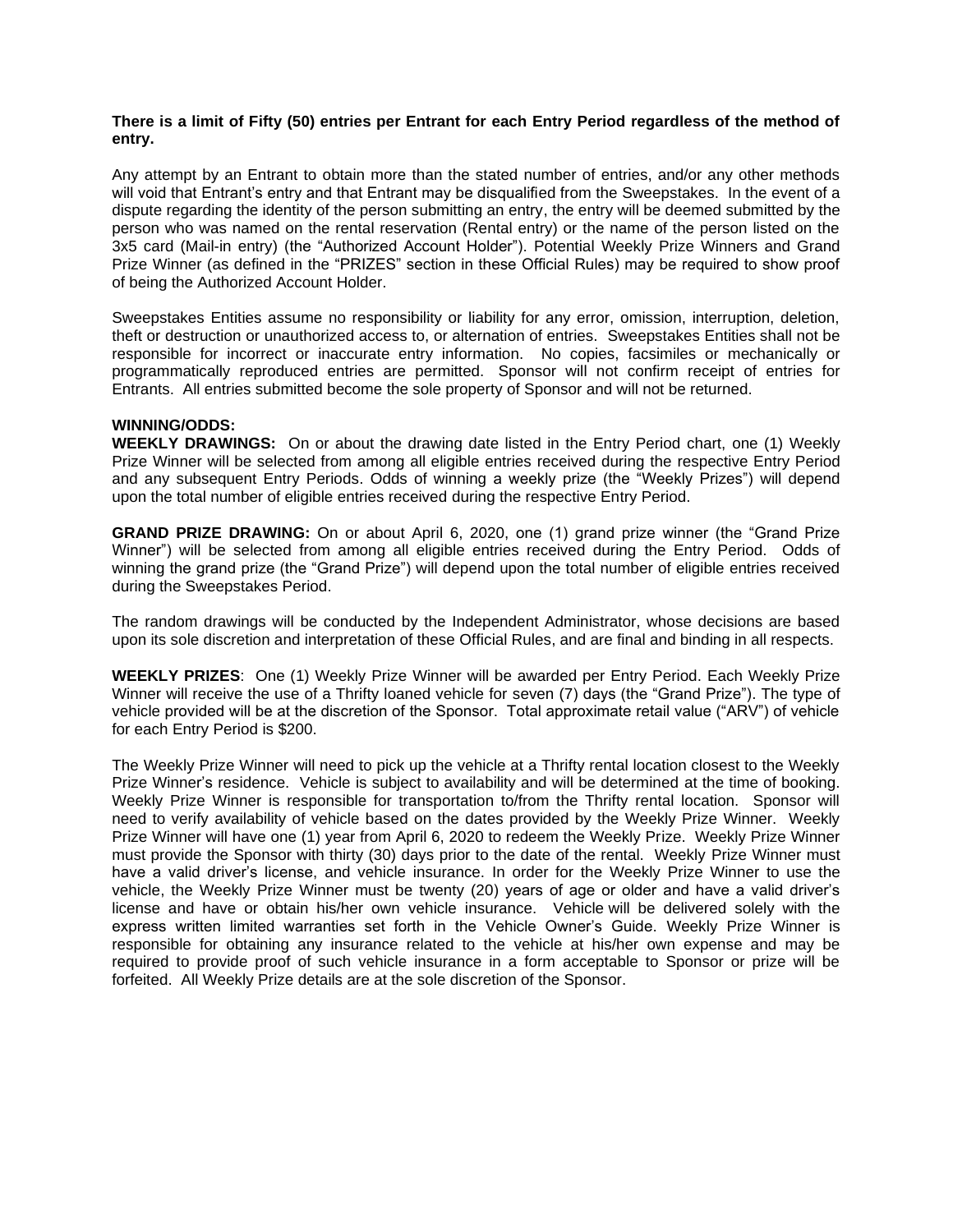**GRAND PRIZE:** One (1) Grand Prize Winner will be awarded a trip for Grand Prize Winner and three (3) guest to Tampa, FL to include: i) Coach class air transportation for Grand Prize Winner and three (3) guests from a major airport closest to the Grand Prize Winner's resident to Tampa International Airport in Tampa, FL, ii) seven (7) night hotel accommodations (one standard room, quad occupancy, room and tax only) at a hotel to be determined by Sponsor, iii) seven (7) day Thrifty car rental, iv) \$2,500 cash to be awarded in the form of a check, and v) Grand Prize Winner's choice of three (3) excursions. Excursion options are as follows: i) Thrill Seeker: Busch Gardens (all-inclusive package with fast passes), ii) Animal Lover: ZooTampa and Florida Aquarium passes, iii) Sports Fan: Tickets to a professional sports game for the following teams, pending season: Tampa Bay Buccaneers, Tampa Bay Lightning, Tampa Bay Rays, or Yankees Spring Training (Tickets will be determined based on season and availability), iv) Active Adventurer: Urban kai Paddleboarding Lessons and lunch at Armature Works, v) Foodie Favorite: Ulele: Dinner and behind the scenes tour, and vi) Golfers Delight: Top Golf Experience inclusive of group lessons and dining. Total approximate retail value ("ARV") of the Grand Prize is \$9,800.

Trip, travel, and lodging elements selected by Sponsor may be subject to change due to impracticability or unavailability, or for any other reason as determined necessary by Sponsor or its designee. Airline and schedule are at the sole discretion of VISIT FLORIDA. Non-stop service may not be offered. Grand Prize winner must be one of the passengers booked in the travel party. Tickets and certificates if any, are subject to the terms and conditions of issuer and will not be replaced by Sponsor if lost, stolen, misplaced, damaged or destroyed. Each guest must be 20 years of age or older at time of travel unless traveling with a parent or legal guardian. Trip ARV may vary, depending on the point, date and time of departure. Grand Prize must be accepted as a whole, or will be forfeited in its entirety. If the Grand Prize Winner and guests cannot travel together on the same itinerary, on the dates specified by the Sponsor, Grand Prize may be forfeited in its entirety at Sponsor's discretion. All travel arrangements must be made through a travel agent or entity selected by Sponsor. Grand Prize Winner will need to provide a minimum of thirty (30) days prior to travel. Grand Prize Winner will be responsible for all meals, transportation (other than described above), excursions, tips or gratuities, fuel, parking, beverages, telephone calls, overages, baggage fees, extras and any other incidental costs or expenses not specifically stated herein as being included. Grand Prize Winner will be responsible for travel to/from the airport and Grand Prize Winner's residence. Specific air carrier(s) and other trip specifics are selected at the sole discretion of the Sponsor. All travel is subject to availability. Visit<https://www.thrifty.com/TravelCenter/BlackoutDates.aspx> for blackout dates. Additional blackout dates and other restrictions may apply and will be determined once travel dates are known. Travel must originate and end at the same major gateway airport closest to Grand Prize Winner's home with scheduled commercial flights to Tampa, FL. At Sponsor's option, if Grand Prize Winner resides within 200 miles of Tampa, FL, Sponsor may award alternative transportation and no additional compensation will be awarded for any difference in the ARV. Grand Prize Winner and guests will be required to obtain any travel related documents and maintain all insurance (including health, liability and any other insurance). Grand Prize Winner acknowledges and agrees that the Sweepstakes Entities are not providers/carriers of transportation, or insurance providers. No changes will be made to travel details once any element(s) of the travel arrangements have been booked. No frequent flyer miles will be earned on any element of prize travel. Grand Prize conditions may be added or modified by Sponsor or its designee. Sweepstakes Entities are not responsible for any changes to or unavailability of any element of the Grand Prize, nor are they liable for any expenses incurred as a consequence of flight/event changes, cancellation or delays. Travel is subject to capacity controls, availability, and certain other restrictions, all of which are subject to change. Any unclaimed and/or unused element of the Grand Prize, or any element thereof, will remain the property of Sponsor or its designee. The trip/prize restrictions/conditions stated herein are not all-inclusive and the described above may be subject to additional restrictions/conditions, such as car rental terms and conditions. Grand Prize Winner later found ineligible or non-compliant will be immediately required to return and forfeit any prize awarded. In the event Grand Prize Winner and/or guests engage in behavior that, as determined by Sponsor (or its designee) in their absolute discretion, is obnoxious or threatening, dangerous, illegal or that is intended to annoy, abuse, threaten or harass any other person, or may cause harm, property damage or any other loss, or violates any venue rules and/or restrictions, Sponsor reserves the right to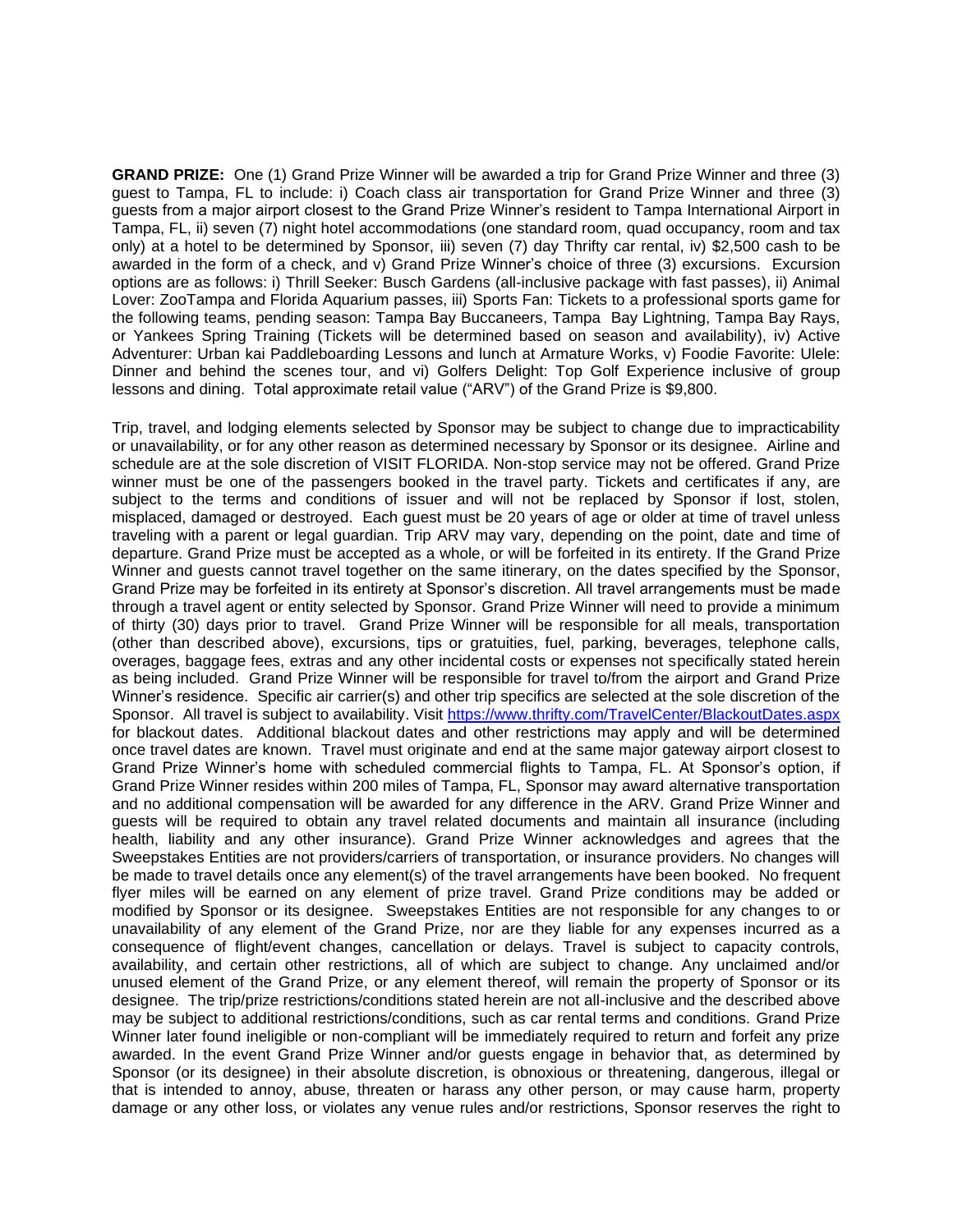terminate the trip early, in whole or in part, and to send the Grand Prize Winner (and guests) home with no further compensation. Any difference between ARV and actual value will not be awarded as cash or otherwise. *Products, tickets, photographs / recordings and any other element received as a prize may not be resold, auctioned, bartered, or placed into any other unauthorized channels of distribution.* Any prize pictured in advertising or promotional materials is for illustrative purposes only and may not be the actual prize awarded. Except for any standard manufacturer's warranty, **PRIZES ARE AWARDED** "**AS IS" WITHOUT WARRANTIES, EXPRESSED OR IMPLIED, AS TO THEIR QUALITY OR CONDITION AND SWEEPSTAKES ENTITIES EXPRESSLY DISCLAIM ANY WARRANTY OF MERCHANTABILITY, SUITABILITY OR FITNESS FOR A PARTICULAR PURPOSE.**

Grand Prize Winner will be solely responsible for any applicable insurance fees, all taxes (federal, state, local and/or income) and any expenses not listed herein related to the acceptance and use of the Grand Prize. Sponsor does not make, nor is Sponsor in any manner responsible or liable for any warranty, representation or guarantee, express or implied, in fact or in law, relative to the Grand Prize, including but not limited to its quality, fitness for purpose or mechanical condition; the only representation/warranty/guarantee that may be provided, if any, are those of the manufacturer and/or dealer. Grand Prize Winner is required to comply with any and all applicable federal, state and local laws, rules and regulations including, but not limited to licensing and insurance requirements. Any difference between stated ARV and actual value of the Grand Prize will not be awarded. *Name of prize manufacturer is used solely for the purpose of identification of the prize. No endorsement, authorization, sponsorship, or approval by the prize manufacturer for this Sweepstakes is intended or implied.* 

Total value of all prizes to be awarded is \$11,000.

**PRIZE RESTRICTIONS:** Limit of one (1) Weekly Prize per Entrant/household for the entire Sweepstakes. Prize Winners are solely responsible for all costs, expenses, and incidentals associated with the prize acceptance and use, including, but not limited to, transportation (if applicable), meals, beverages, gratuities, phone calls, insurance, taxes, and any other expenses not specifically mentioned as being included. Prizes cannot be substituted, assigned, transferred, sold, gifted or redeemed for cash except at Sponsor's sole discretion or as otherwise provided herein. Sponsor reserves the right to substitute a prize with a prize of comparable or greater value if advertised prize should become unavailable. Prize winners are required to comply with any and all applicable federal, state and local laws, rules and regulations. Prize winners are solely responsible for any taxes on the prize he/she has received, including but not limited to any and all federal, state and local taxes. No more than the number of prizes as set forth in these Official Rules will be awarded.

**PRIZE NOTIFICATION/CLAIMS:** Grand and Weekly Prize Winners will be notified via email, phone or any other available contact source on or about the drawing dates listed in the Entry Period chart above (the "Notification"). Except where prohibited, all prize winners must sign and return to the Independent Administrator an affidavit of eligibility/release of liability/publicity release (the "Release") and IRS form W-9 (if applicable) in order to claim the prize (collectively, the "Required Documents") within the time frame indicated in the Notification. Grand Prize Winner's guest will also need to complete a travel companion waiver form.

In the event that: (a) a prize winner fails to respond to the Notification; (b) a prize winner fails to supply the Required Documents; (c) any Notification is returned as undeliverable; and/or (d) it is determined by the Sponsor, in its sole discretion, that the prize winner is not eligible in accordance with these Official Rules, such prize winner will be disqualified and an alternate Weekly Prize Winner will be selected at random from among all remaining non-winning eligible entries received during the Entry Period and if the Grand Prize Winner, the Grand Prize Winner will be selected from the remaining non-winning eligible entries from the entire Sweepstakes Period.

Prize winners consent to the use of his/her name, likeness, biographical information, and voice in advertising worldwide without additional compensation (TN residents will not be required to sign a publicity release as a condition of winning a prize). The prizes are taxable as income and the prize winner is solely responsible for any taxes on the prize, including, but not limited to all applicable federal,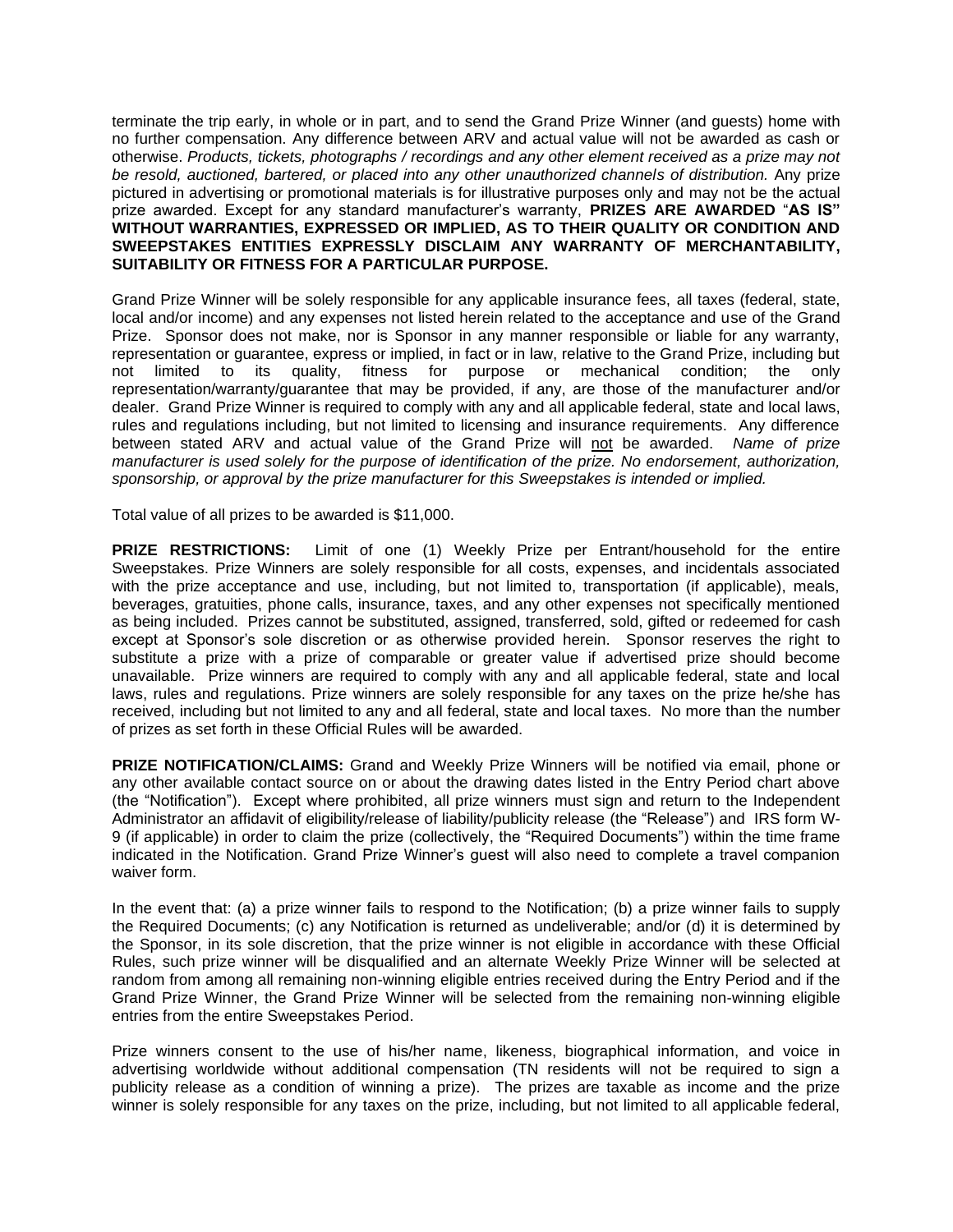state, provincial and local taxes. The Sponsor, or a third party acting on behalf of the Sponsor, must report the value of the prize to the IRS in the year the prize is received by the prize winner and will be reported to the prize winner and the IRS in the form of a Form 1099. In the event it is deemed during the verification process that the prize winner does not have a unique, personal and valid social security number for Sponsor (or any party acting on its behalf) to report the tax liability associated with acceptance of the prize, the prize winner will be disqualified and if a Weekly Prize Winner, another potential Weekly Prize Winner will be selected from among the remaining non-winning eligible entries received during the Entry Period and if the Grand Prize Winner, the Grand Prize Winner will be selected from the remaining non-winning eligible entries from the entire Sweepstakes Period. Valid social security numbers will be determined by IRS requirements.

**GENERAL CONDITIONS:** Neither Sponsor nor any of the Sweepstakes Entities is responsible for any entry that is lost, late, misdirected or undeliverable, whether due to system errors, omissions, interruption, deletions, defects, delay in operations or transmissions, theft or destruction or failures, faulty transmissions or other telecommunications malfunctions, entries not received resulting from any hardware or software failures of any kind, lost or unavailable network connections, failed, incomplete or garbled computer or telephone transmissions, typographical or system errors and failures, faulty transmissions, technical malfunctions, or otherwise. Should any portion of the Sweepstakes be, in Sponsor's sole discretion, compromised by virus, worms, bugs, non-authorized human intervention or other causes which, in the sole discretion of the Sponsor, corrupt or impair the administration, security, fairness or proper play, or submission of entries, Sponsor reserves the right, at its sole discretion, to cancel, terminate, modify or suspend the Sweepstakes and conduct the Sweepstakes in a manner which in its sole discretion is fair, appropriate and consistent with these Official Rules. Notice of such action by Sponsor will be posted to the Website. In such event, Sponsor reserves the right to award the Weekly Prizes and Grand Prize at random from among the eligible entries received up to the time of the impairment. Sponsor reserves the right in its sole discretion to disqualify any individual it finds to be tampering with the entry process or the operation of the Sweepstakes or to be acting in violation of these Official Rules or in an unsportsmanlike or disruptive manner. Sponsor reserves the right to disqualify or reject any incomplete, inaccurate or false entry. **ANY ATTEMPT BY ANY PERSON TO DELIBERATELY UNDERMINE THE LEGITIMATE OPERATION OF THE SWEEPSTAKES IS A VIOLATION OF CRIMINAL AND CIVIL LAW, AND, SHOULD SUCH AN ATTEMPT BE MADE, SPONSOR RESERVES THE RIGHT TO SEEK DAMAGES FROM ANY SUCH PERSON TO THE FULLEST EXTENT PERMITTED BY LAW. SPONSOR'S FAILURE TO ENFORCE ANY TERM OF THESE OFFICIAL RULES SHALL NOT CONSTITUTE A WAIVER OF THESE PROVISIONS.**

**RELEASE**: By participating in this Sweepstakes, Entrants agree to release and hold harmless Sweepstakes Entities and each of its respective officers, directors, trustees, managers, employees, parents, subsidiaries, affiliates, agents, members, shareholders, insurers, servants, divisions, predecessors, successors, representatives, distributors, advertising, promotion, and fulfillment agencies, including the Independent Administrator, consultants and legal advisors (collectively, the "Released Parties") from and against any claim or cause of action arising out of participation in the Sweepstakes or receipt, redemption or use of any part of a prize.

**LIMITATIONS OF LIABILITY:** The Released Parties are not responsible for: (a); unauthorized human intervention in any part of the entry process or as it pertains to the Sweepstakes; (b) electronic or human error which may occur in the administration of the Sweepstakes or the processing of entries; (c) any injury or damage to persons or property (including but not limited to Entrant's wireless device, or mobile phone) which may be caused, directly or indirectly, in whole or in part, from Entrant's participation in the Sweepstakes; (d) any printing or typographical errors in any Sweepstakes-related materials (if applicable); (e) stolen, lost, late, misdirected, corrupted, incomplete, or indecipherable entries or the unavailability or inaccessibility of any transmissions, telephone, wireless device carrier networks or Internet Service (as applicable); (f) technical failures of any kind, including but not limited to the malfunctioning of any computer, mobile device, cable, network (including Entrant's particular wireless device carrier network), hardware or software; (g) Entrant's inability to connect to his/her particular mobile device carrier network for any reason, including due to poor carrier reception and/or signal strength at any particular location (if applicable); and (h) the unavailability or inaccessibility of any transmissions,